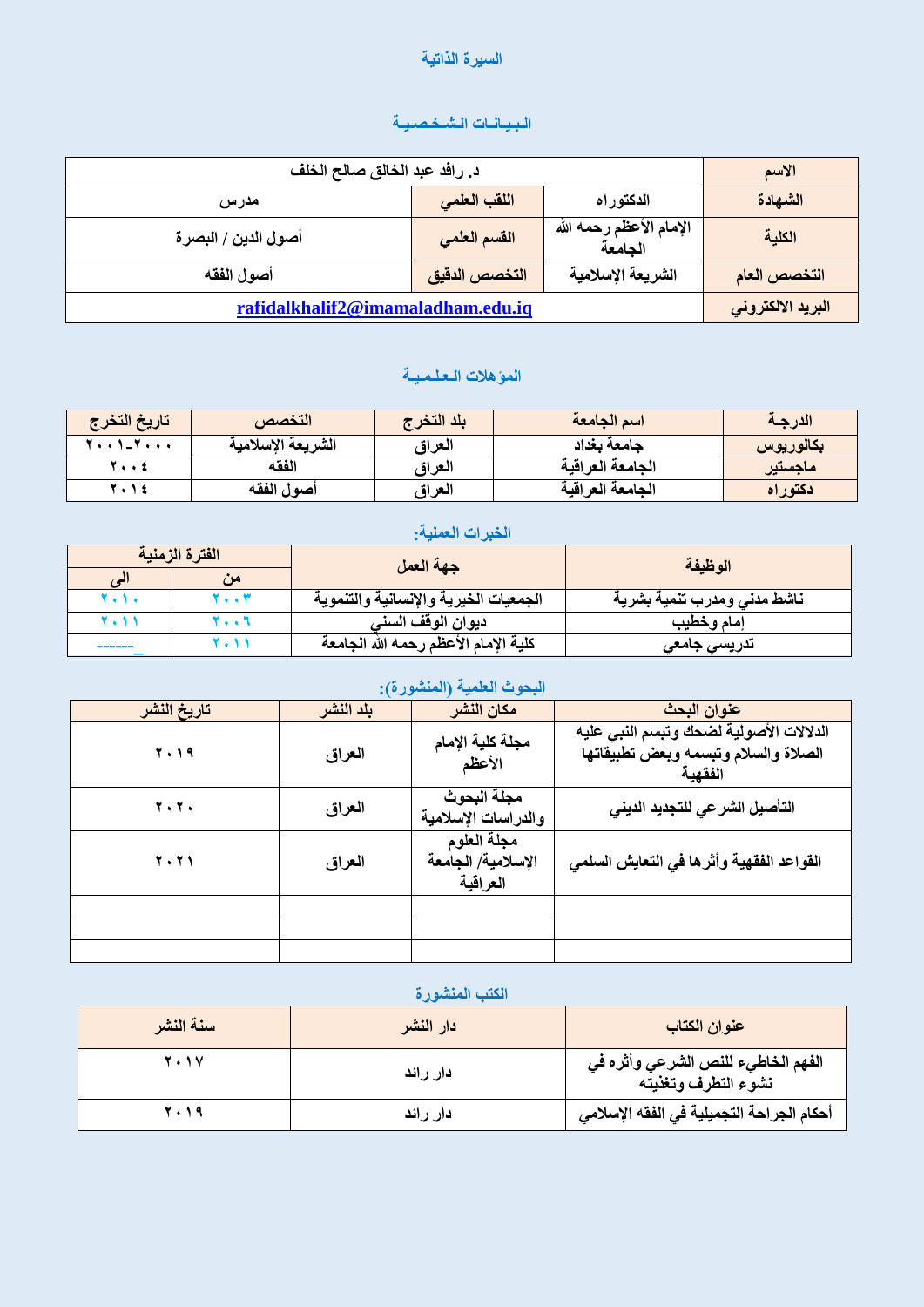| المسروات المتواتر السوائلية التي تمتع بالتواصيل          |                     |
|----------------------------------------------------------|---------------------|
| مكان التدريس                                             | اسم المقرر (المادة) |
| كلية الإمام الأعظم / قسم الدعوة والخطابة والفكر / البصرة | الفقه المقارن       |
| كلية الإمام الأعظم / قسم أصول الدين / البصرة             | الفقه الحنفى        |
| كلية الإمام الأعظم / قسم اللغة العربية / البصرة          | الفقه               |
| كلية الإمام الأعظم / قسم أصول الدين / البصر ة            | حفظ القرآن          |
| كلية الإمام الأعظم / قسم أصول الدين / البصرة             | حفظ الحديث          |
| كلية الإمام الأعظم / قسم أصول الدين / البصرة             | شرح الحديث والحفظ   |
| كلية الإمام الأعظم / قسم أصول الدين / البصر ة            | التفسير             |
| كلية الإمام الأعظم / قسم أصول الدين / البصر ة            | العرية والديمقراطية |
| كلية الإمام الأعظم / قسم أصول الدين / البصر ة            | حقوق الإنسان        |
| كلية الإمام الأعظم / قسم أصول الدين / البصرة             | السيرة النبوية      |
| كلية الإمام الأعظم / قسم أصول الدين / البصر ة            | الأديان             |
| كلية الإمام الأعظم / قسم أصول الدين / البصر ة            | الأخلاق الإسلامية   |
| كلية الإمام الأعظم / قسم أصول الدين / البصرة             | أصول الفقه          |
| كلية الإمام الأعظم / قسم أصول الدين / البصرة             | اللغة الإنكليزية    |

#### المقررات (المواد) الدراسية التي قمت بتدري*سه*ا:

#### **C.V**

### **Personal Information**

| RAFID ABDULKHALEQ SALEH ALKHALAF                                                                                                  |                                   |                | <b>Name</b>        |
|-----------------------------------------------------------------------------------------------------------------------------------|-----------------------------------|----------------|--------------------|
| <b>Lecturer</b>                                                                                                                   | <b>Scientific</b><br><b>Title</b> | <b>PhD</b>     | <b>Certificate</b> |
| <b>Scientific</b><br><b>Religion basics department - Basrah</b><br>Imam A'adhum<br><b>University college</b><br><b>Department</b> |                                   | <b>College</b> |                    |
| <b>Religion basics</b><br>Islamic religious legislation<br><b>Minor</b><br>department                                             |                                   |                | <b>Major</b>       |
| rafidalkhalif2@imamaladham.edu.iq                                                                                                 |                                   |                | <b>Email</b>       |

## **Educational Qualifications**

| <b>Graduation</b><br><b>Date</b> | <b>Specialization</b>                   | <b>Graduation</b><br><b>Country</b> | <b>University Name</b>       | <b>Degree</b>    |
|----------------------------------|-----------------------------------------|-------------------------------------|------------------------------|------------------|
| 2000-2001                        | <b>Islamic religious</b><br>legislation | Iraq                                | <b>University of Baghdad</b> | <b>Bachelor</b>  |
| 2004                             | jurisprudence                           | Iraq                                | <b>Iraqi University</b>      | <b>Master</b>    |
| 2014                             | <b>Origins of</b><br>jurisprudence      | Iraq                                | <b>Iraqi University</b>      | <b>Doctorate</b> |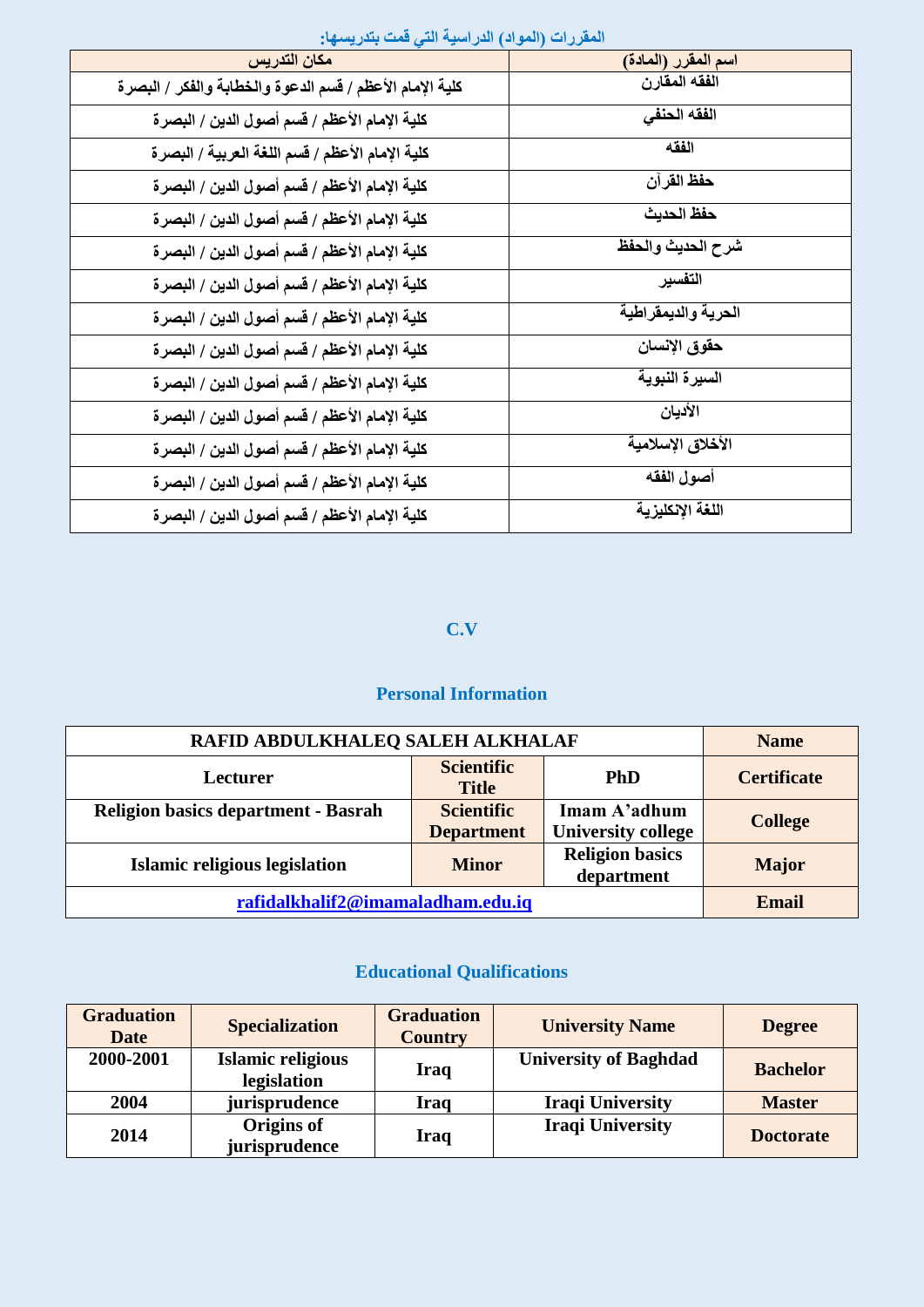### **Work Experience**

|                  | <b>Time Period</b> |                                                         | <b>The Job</b>                                                |  |
|------------------|--------------------|---------------------------------------------------------|---------------------------------------------------------------|--|
| To               | <b>From</b>        | <b>Work place</b>                                       |                                                               |  |
| 2010             | 2003               | Charitable, humanitarian and<br>developmental societies | <b>Civil Activist and Human</b><br><b>Development Trainer</b> |  |
| 2011             | 2006               | <b>Sunni Endowment Diwan</b>                            | Leader & preacher of a mosque                                 |  |
| <b>Until now</b> | 2011               | Imam A'adhum University<br>college                      | Lecturer                                                      |  |

## **Scientific Research ( Published)**

| <b>Publication Date</b> | <b>Publication</b><br><b>Country</b> | <b>Publication</b><br>place                                                  | <b>Research Title</b>                                                                                                                                                             |
|-------------------------|--------------------------------------|------------------------------------------------------------------------------|-----------------------------------------------------------------------------------------------------------------------------------------------------------------------------------|
| 2019                    | <b>Iraq</b>                          | <b>Journal of Al-</b><br>Imam<br>$A'$ adhum<br><b>University</b><br>college  | <b>Fundamental connotations of the</b><br>laughter and smile of the Prophet,<br>peace and blessings be upon him,<br>and his smile and some of its<br>jurisprudential applications |
| 2020                    | <b>Iraq</b>                          | <b>Journal of</b><br><b>Islamic</b><br><b>Research and</b><br><b>Studies</b> | <b>Legitimate rooting for religious</b><br>renewal                                                                                                                                |
| 2021                    | <b>Iraq</b>                          | <b>Journal of</b><br><b>Islamic</b><br>Sciences / Iraqi<br><b>University</b> | Jurisprudence rules and their<br>impact on peaceful coexistence                                                                                                                   |
|                         |                                      |                                                                              |                                                                                                                                                                                   |
|                         |                                      |                                                                              |                                                                                                                                                                                   |
|                         |                                      |                                                                              |                                                                                                                                                                                   |

#### **Published Books**

| <b>Publication Year</b> | <b>Place of Publication</b>     | <b>Book Title</b>                                                                                     |
|-------------------------|---------------------------------|-------------------------------------------------------------------------------------------------------|
| 2017                    | <b>Al-Raed Publishing House</b> | <b>Misconception of the legitimate</b><br>text and its effect on the rise and<br>nurture of extremism |
| 2019                    | <b>Al-Raed Publishing House</b> | <b>Cosmetic surgery in Islamic</b><br>jurisprudence                                                   |